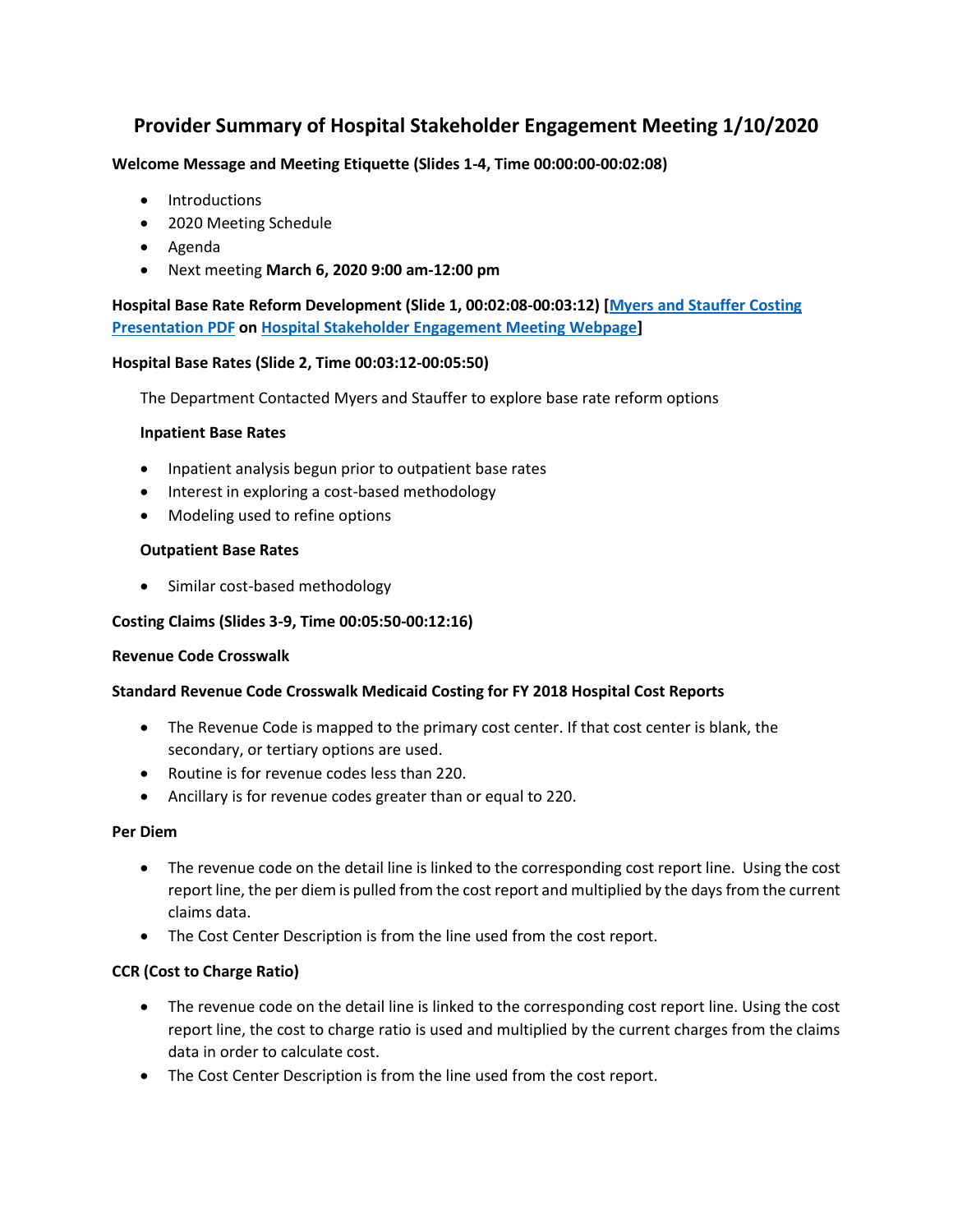# **Individual Claim**

# **Note:**

Cost factor for Revenue Code 219 and below is routine Per Diem (D-1, Part II)

Cost factor for Revenue Code 220 and below is ancillary Cost-to-Charge (CCR) – (C, Part I)

# **Q&A (Slide 9, Time 00:12:16-00:22:26)**

- Data presented utilized fiscal year 2018 with Cost Report from 2018.
- **Provider Comment:** If the Department moves forward with this option, will want hospitals to have the option to submit their own crosswalks for the most accurate calculations.
- **Reminder:** This is an initial presentation, nothing is set in stone but one type of base rate calculations that is being considered. The Department would like to bring other options to these meetings prior to committing to additional calculations of one methodology.
- **Feedback Opportunity**: How do you feel regarding this process utilizing cost reports? Pros and Cons? If a few hospitals are unable to provide their crosswalks, will this possibly throw off calculations?

# **System Change Request (SCR) Updates (Slide 6, Time 00:22:26-00:24:07)**

- LTAC and Rehab Per Diem (44201) Automation by the system will be completed in Spring 2020. Currently has manual workaround.
- IPP-LARC (42654) Completed.
- Observation (43991) Completed. Reprocessing occurred in 12/27/2019 financial cycle.

# **Observation Over 48 hours Reprocessing (Slide 7, Time 00:24:07-00:25:41)**

- Reprocessing occurred in the 12/27/2019 financial cycle
- Additional \$6.2 million paid
- Common denial reason: Surgery date outside of FDOS/TDOS
- Common suspension reasons: Missing/invalid covered days
- For DRG claims, the entire stay must be represented on the claim for the claim to group to the correct DRG

# **Billing for Immediate Post-Partum Long-Acting Reversible Contraceptives (IPP--L8:13ARCs) (Slide 8-9, Time 00:25:41-00:31:03)**

- Effective January 1, 2020, IPP-LARC devices inserted in a DRG Hospital may be reimbursed at the fee schedule rate or the amount billed, whichever is less.
- Prior to January 1, 2020, the cost of the IPP-LARC device was included in the All Patient Refined-Diagnosis Related Group (APR-DRG) calculation for the delivery claim.
- The IP/OP Billing Manual is currently being updated with billing information.
- Reimbursement for IPP LARCs requires submission of both:
	- 1. an Inpatient claim
	- 2. an Outpatient claim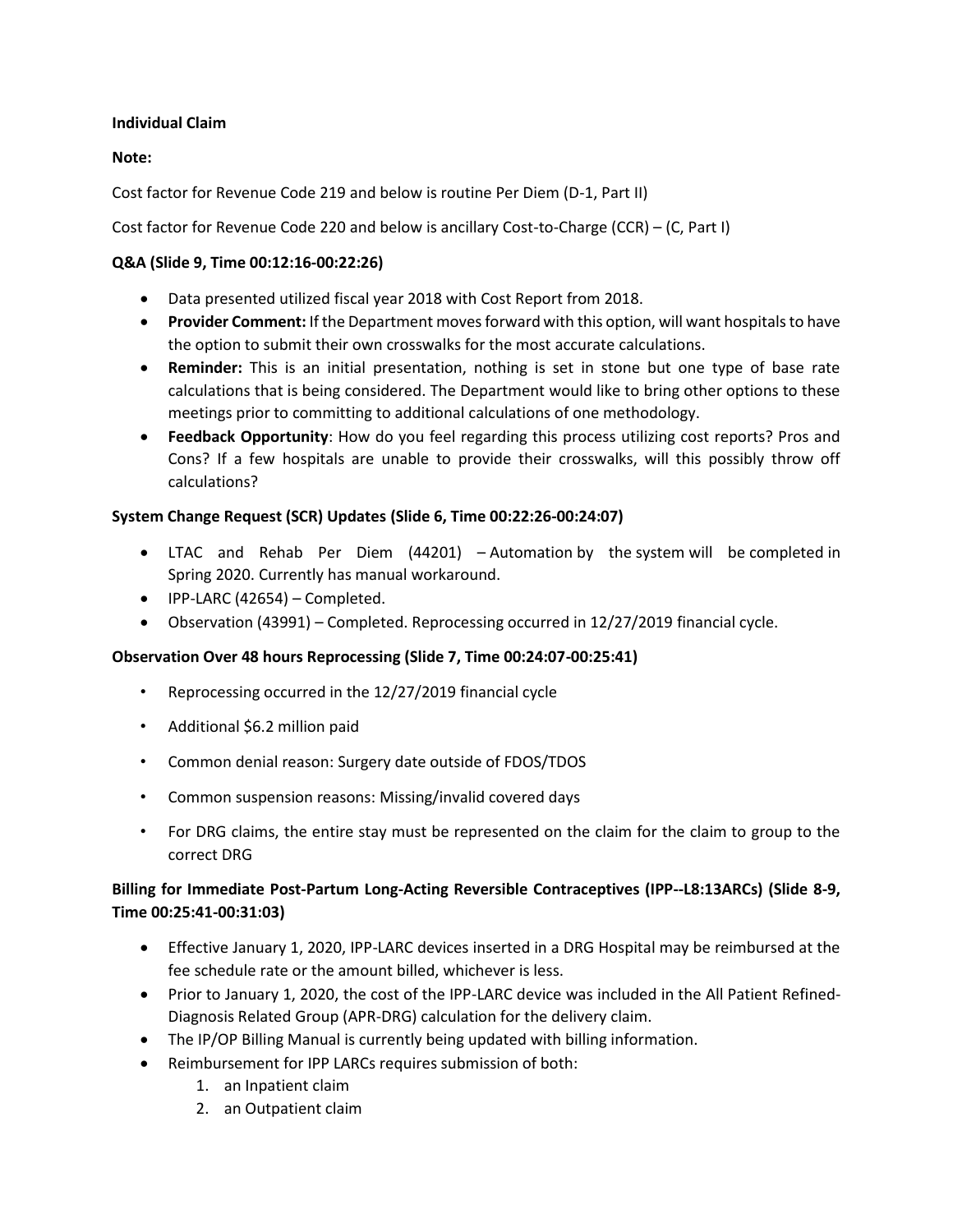- The Inpatient Hospital Claim form must group to APR-DRG 540, 542, or 560, and
- include:
	- A. ICD-10 Diagnosis Code for LARC insertion: Z30.430 or Z30.018,
	- B. ICD-10 Surgical Procedure Code for either:
		- 1. an IUD insertion: 0UH90HZ, 0UH97HZ or 0UH98HZ, or
		- 2. a Contraceptive Implant insertion: 0JHD0HZ, 0JHD3HZ, 0JHF0HZ or 0JHF3HZ.
- The Outpatient (OP) Hospital Claim form:
	- A. Must include*:* 
		- 1. the HCPCS for the LARC device: J7296, J7297, J7298, J7300, J7301 or J7307
		- 2. the LARC device's affiliated NDC, and
		- 3. Both the FP and SE modifiers
	- B. No additional revenue or procedure codes can be present on the claim
	- C. OP claim must be submitted at the same time or after the affiliated Inpatient claim, and
	- D. OP claim's date of service must be the date of insertion and within the affiliated Inpatient claim's FDOS-TDOS.

# **APR-DRG weight changes due to removal of IPP-LARCs (Slide 10, Time 00:31:03-00:34:10)**

A new DRG weight table dated 1/1/2020 will be loaded to the Inpatient Hospital Payment [Webpage](https://www.colorado.gov/hcpf/inpatient-hospital-payment) by the end of the week.

# **Inpatient Topics/Questions Submitted (Slide 11-12, Time 00:34:10-00:41:24)**

#### **Answered Topics:**

- Sterilization Claim Issue
- Prior Authorization Request (PAR)
- Intensive Outpatient Program (IOP)

# **Pending Topics for Response or Additional Research:**

- 340B Enrollments Issue
- Prior Authorization Request (PAR)

# **Hospital Rates Update (Slide 13, Time 00:41:24-00:44:34)**

# **Rates Effective 7/1/2019**

- We did have to reprocess about 1,000 claims in December since DXC accidentally used first service date of 7/1/2019 instead of last service date.
- All reprocessing has been completed for the FY2019-20 rate loads.
- If you find claims that have not been priced correctly, please send ICNs to Diana Lambe at [diana.lambe@state.co.us.](mailto:diana.lambe@state.co.us)

#### **FY2020-2021**

• Rate build for FY2020-21 has already begun.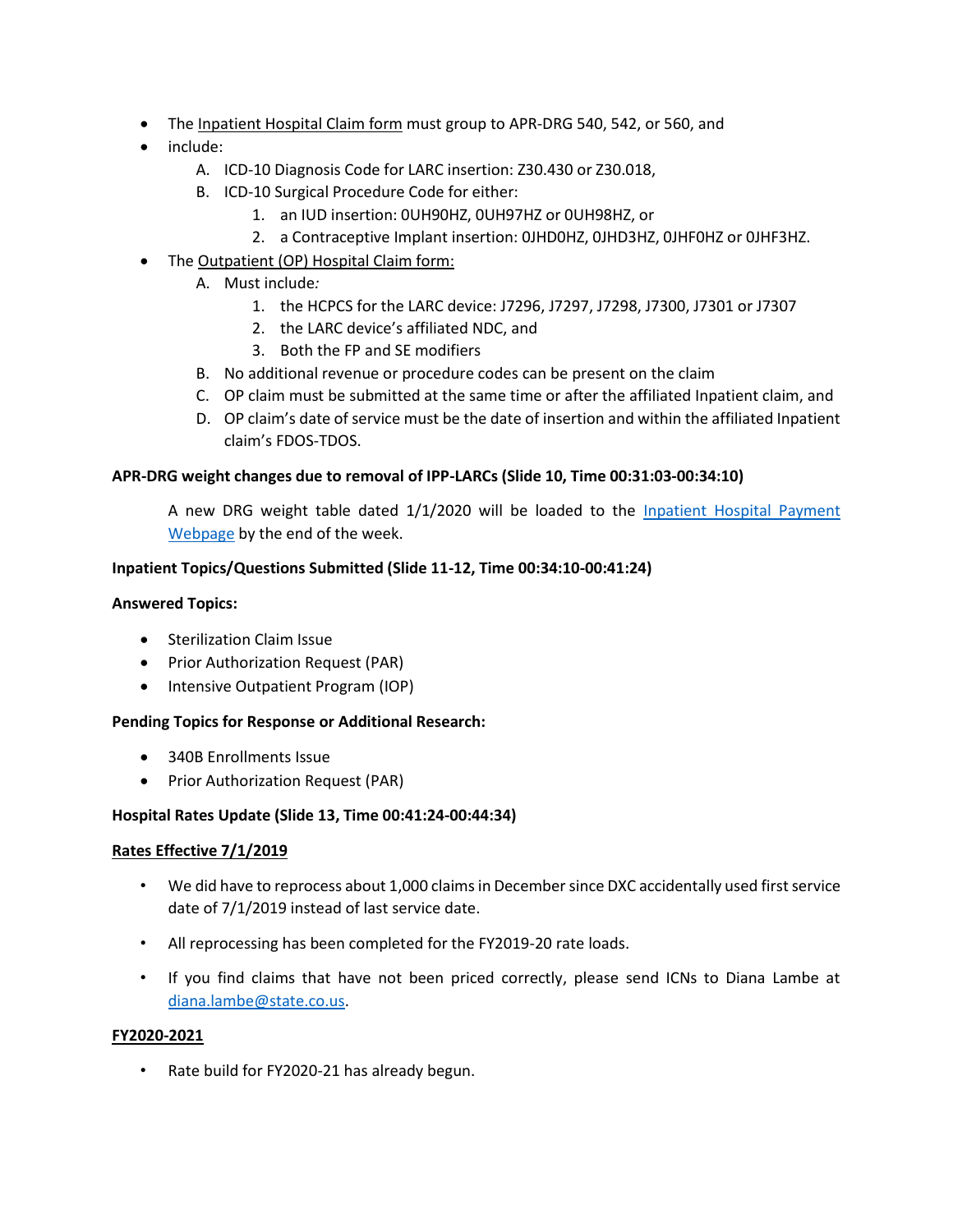**Rebasing Medicaid Inpatient Hospital Rates for Fiscal Year (FY) 2020-2021 (Slides 14-15, Time 00:44:34- 00:46:49)**

- Please keep an eye out for a notice in the February Provider Bulletin. We will also be sending reminder emails in February to all emails listed on our Hospital Engagement Meeting mailing list.
	- $\circ$  If you are not on this mailing list please sign up here and choose "Hospital Engagement [Meeting."](https://visitor.r20.constantcontact.com/manage/optin?v=001HfxrbpGNWZ0lZnPp6t3PG2s9XPNl8ZvgFdjsKvSnhIy8z9JmHyp6DeoLJ3saT6x0SeqRR1ub149uoXxe1ok4jTzfMSQ0BN7S5vcLiRO7gdY%3D)
- In order to calculate your hospital's inpatient base rate and the Medicaid specific add-ons for FY 2020-2021, it is imperative that the Department's hospital contractor, Myers and Stauffer LC, receives your agency's most recent finalized Medicare Notice of Program Reimbursement (NPR) by March 1, 2020. Please note that there is no extension to this date.
- If we don't receive new information, the Department will be using the same information used for last year's inpatient hospital rates.
- **In summary, we need two things by March 1, 2020:** 
	- o Most recently audited Medicare/Medicaid Cost Report (CMS 2552) available as of March 1, 2020.
	- o Most recent finalized Medicare Notice of Program Reimbursement (NPR)

Please send to:

**Kelly Swope, Senior Manager Myers and Stauffer LC 6312 S. Fiddlers Green Circle**

**STE 510N**

**Greenwood Village, CO 80111**

**[kswope@mslc.com](mailto:kswope@mslc.com)**

# **Hospital Peer Groups and Definitions (Slide 16, Time 00:46:49-00:48:09)**

- We have heard your concerns about resort hospital definitions and have incorporated that into the proposed peer groups which are currently being reviewed by HCPF leadership.
- More information to come later...

# **Outpatient Topics/Questions Received (Slide 17, Time 00:48:09-00:48:50)**

Inquiries were not received and none are currently pending

# **EAPG Module Update (Slide 18, Time 00:48:50-00:50:41)**

- 3M Released new module 12/30/2019
	- o Delayed release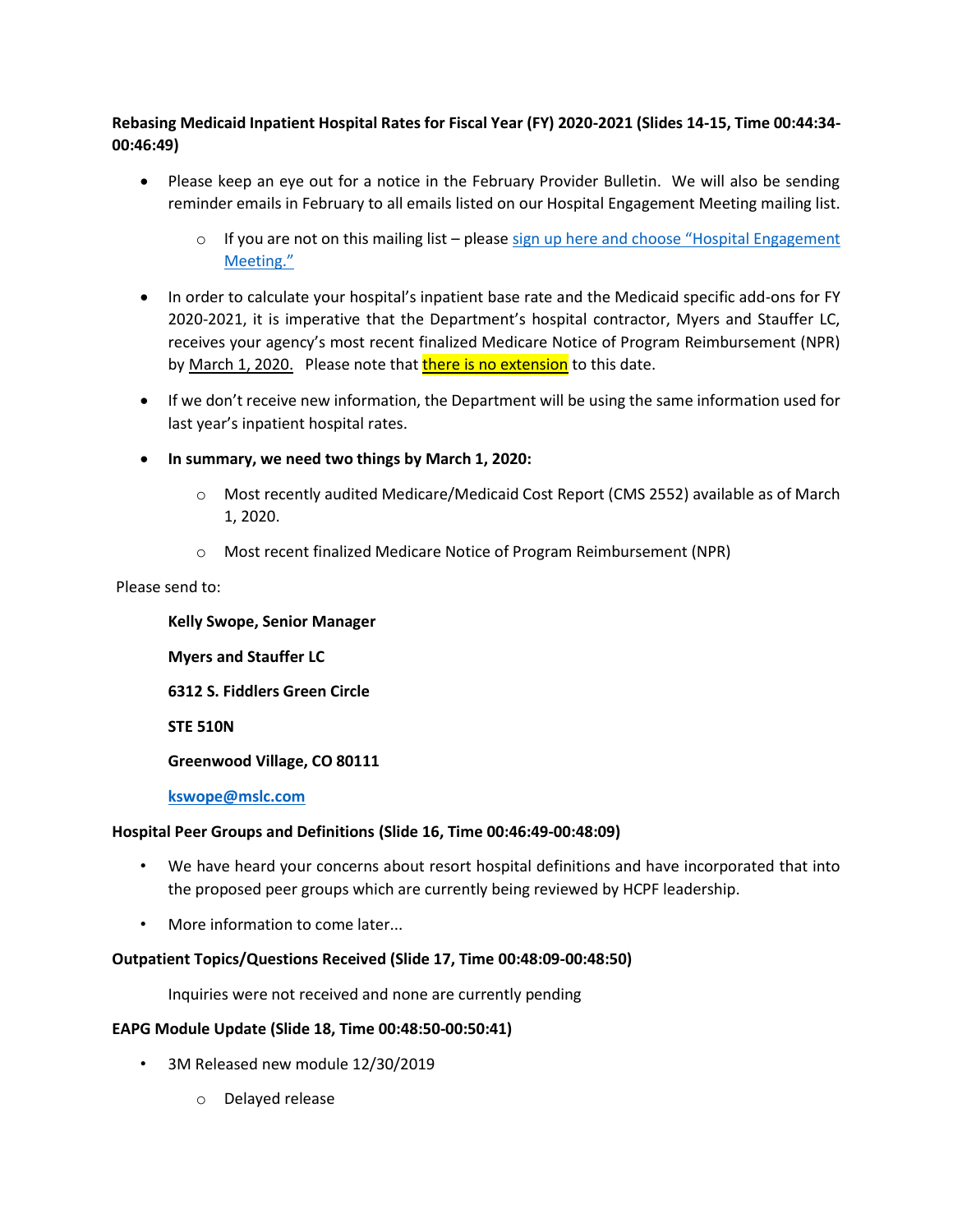- o Yearly CPT/HCPCS updates
- o January 8, 2020 implementation date
- o No changes in Colorado payment policies
- EAPG Version 3.10 will remain in effect

# **DME & Transportation Clarification (Slide 19, Time 00:50:41-00:53:58)**

- Hospitals must enroll as a DME Supply / Transportation providers in order to receive reimbursement for these services.
- Unbundled DME and transportation services should not be billed on outpatient hospital claim, and instead on the CMS-1500
- Transportation: [August 2017 Provider Bulletin](https://www.colorado.gov/pacific/sites/default/files/Bulletin_0817_B1700401.pdf)
- Unbundled DME EAPG codes will be posted to Billing Manuals

# **Drug EAPG Re-weighting (Slides 20-21, Time 00:53:58-00:56:31)**

- Feedback from several Critical Access and Medicare Dependent Hospitals (CAHs and MDHs) regarding the discrepancy in EAPG payment in relation to drug costs in outpatient setting
	- $\circ$  Analysis has shown that providing outpatient hospital drugs is more costly for these hospitals than their counterparts
- **CONCEPT:** Rebalance EAPG drug weights such that Critical Access and Medicare Dependent Hospitals see payment in greater alignment with drug costs
- In order to provide relief to such hospitals providing outpatient drugs, drug EAPG weights are proposed to be increased
- Since EAPG weights are based on averages an increase to one group of hospitals will necessarily cause a decrease for another group.
- Non-CAH non-MDH rural hospitals and urban independent hospitals will not have a change in drug EAPG weights.

# **Listing of Drug v3.10 EAPGs (Slide 22, Time 00:56:31-00:56:52)**

• Chart shared

# **Hospitals with Drug Payment Increase (Slide 23, Time 00:56:52-00:57:17)**

• List of Hospitals provided

# **Hospitals with Neutral Drug Payment (Slide 24, Time 00:57:17-00:57:26)**

• List of Hospitals provided

# **Hospitals with Drug Payment Decrease (Slide 25, Time 00:57:26-01:10:43)**